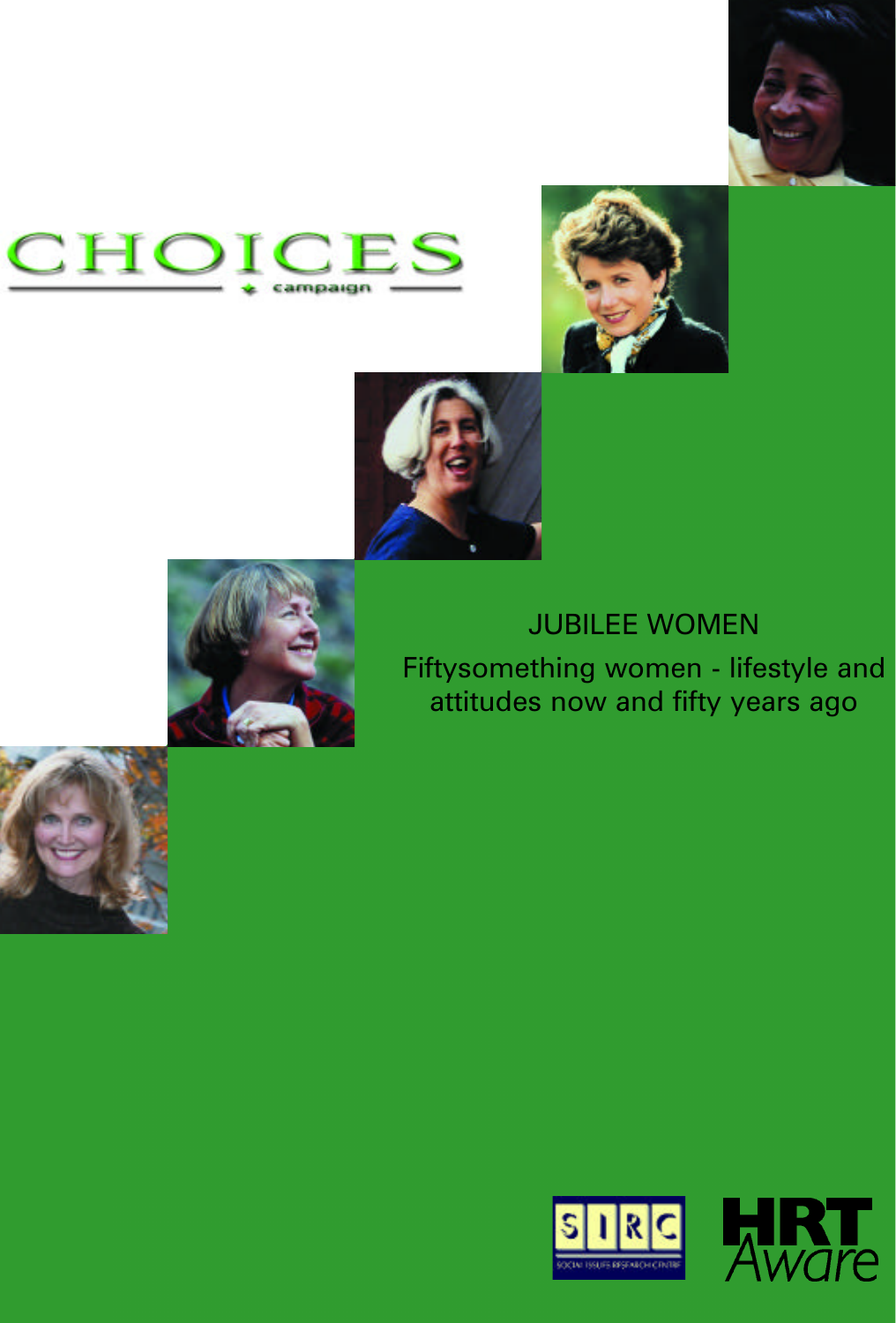# **TABLE OF CONTENTS**

# **FOREWORD**

It is not often, as a social scientist, that one has the pleasure of reporting on positive, encouraging aspects of human existence. Social scientists tend to focus mainly on the downside of life - dysfunction, deviance, drunkenness, disorder, delinquency, disease, divorce, drug-abuse. To redress the balance a bit, the Social Issues Research Centre (SIRC) was founded with the intention of studying positive aspects of human behaviour, lifestyles and social relations.



Even for SIRC, however, the findings of our Jubilee Women study came as something of a surprise. We were commissioned by HRT Aware to conduct research comparing the lifestyles of fiftysomething women now with those of women their age 50 years ago - with a particular focus on women's experiences of the menopause. An interesting project, and one that we approached with enthusiasm, but not really expecting to come up with any earth-shattering revelations.

Personally, I had never given much thought to the menopause, and if I thought about it at all, it was as something to be dreaded - an unpleasant experience in itself, leading to the even greater unpleasantness of official 'old age'. So I was somewhat taken aback when the findings of our focus groups and surveys came in, showing that, for most women, almost all aspects of life actually improve following the onset of the menopause. On question after question - whether we asked about careers, relationships, hobbies and interests, travel opportunities, energy levels, health and well-being, independence, and sex - the response was the same: for the majority of women, it gets better after the onset of the menopause.



The research reveals some interesting new worries about the disadvantages of living longer. But these could not overshadow the surprisingly positive findings: the lives and expectations of fiftysomething females are significantly better now than they were in the 1950s, and, on the whole, they improve with age. I had heard people say that 'life begins at 50', but as a scientist I needed evidence to believe such statements. Now I have some.

Kate Fox

Co-Director, Social Issues Research Centre



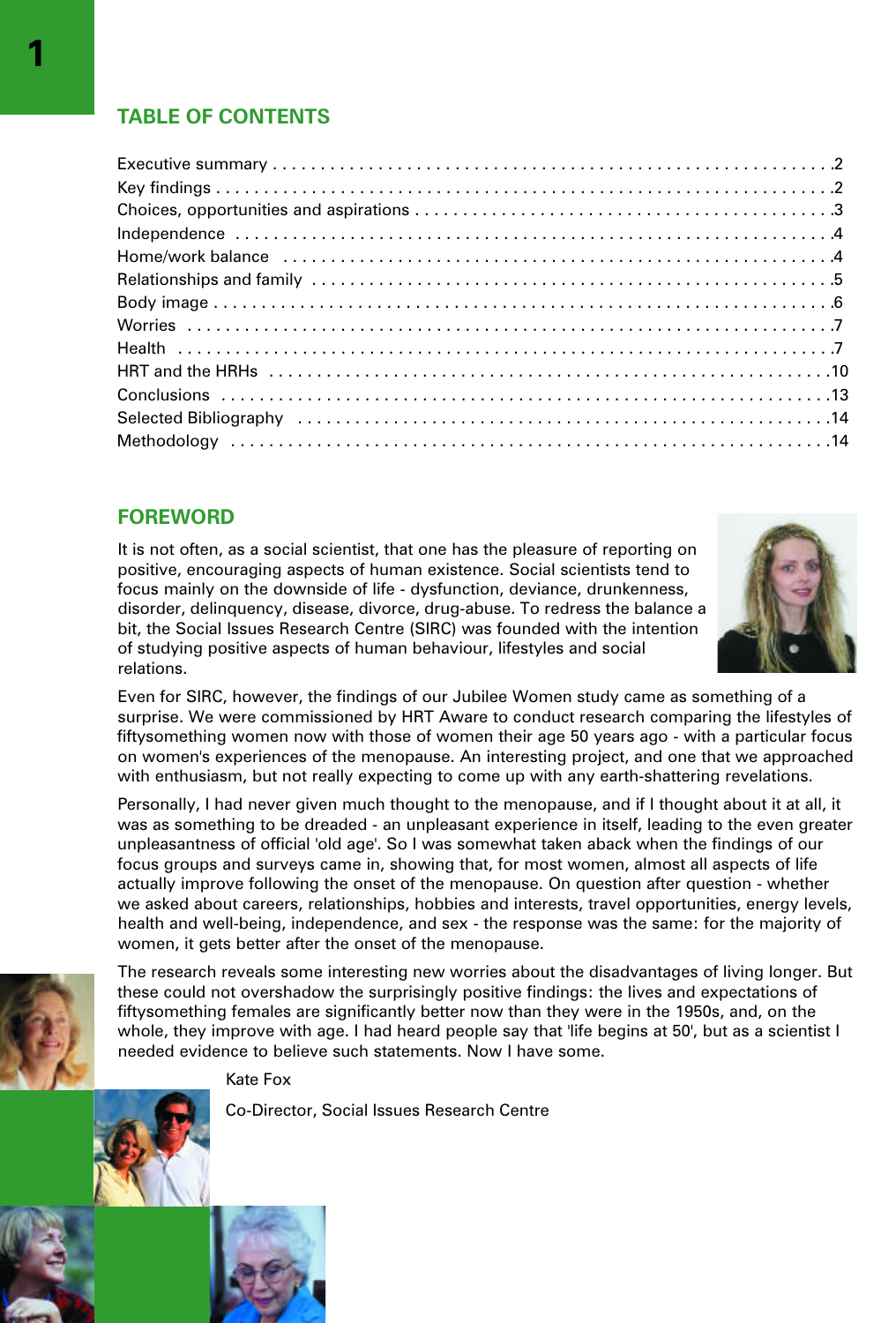# CHOICES



## **EXECUTIVE SUMMARY**

To mark the Jubilee year, HRT Aware commissioned the Social Issues Research Centre (SIRC) to find out how much the lifestyles and attitudes of fiftysomething women have changed in the past 50 years. The study involved interviews and focus groups with women in their 50s, and a national survey of women in this age group, as well as a review of social history and social science research literature.

Are fiftysomething women nowadays more independent than in the 1950s? Do they have more choices and opportunities than their mothers' generation? Are they healthier? Are their relationships with partners and family more rewarding? Are they happier? Do fiftysomething women now have different worries and concerns? How do they feel about the menopause? What differences have medical advances such as HRT made to the lives of today's women?

The most important, and perhaps most surprising, message emerging from the findings of this study is that for most women, the menopause can now be a positive and liberating experience. Instead of dreading the onset of 'the change', the study found that many women can now look forward to better relationships, more energy, more travel, better working life, better health, more freedom and better sex.

## **KEY FINDINGS**

"Life begins at 50"

- Most fiftysomething women today feel that they have **more choices** in everything from work to relationships to leisure pursuits, more independence, **more freedom**, better health and **more fun** than women of the same age 50 years ago.
- All aspects of women's lives health, work, sex, career, relationships, travel, interests, energy, happiness - seem to improve after the onset of the menopause.
- This is particularly evident among women taking HRT, where the perceived improvement in careers, relationships, health, well-being and, sex-life, is significantly higher.
- The research revealed a **new 'elite'** nicknamed the HRHs (Hormone-Rich and Happy) - a mainly middle-class, educated, well-informed minority, who are benefiting from these positive effects.
- The SIRC study also revealed new concerns for women, including **worries about longevity** (specifically loss of independence in old age); concerns about the **'culture of fear'** and decline of trust in modern society; **difficulties in balancing home and work commitments** and concern about **increasing social pressure** to maintain a youthful appearance.

"100 years ago the average age of the menopause was 47, but the life expectancy of British women was only 49. Now women become menopausal at just over 50 years old but life expectancy is nearer 80, so we can expect to spend 25 or 30 years in the post-menopause. The big question is what do you do about it?"

That question makes this report enlightening and intriguing. I was particularly interested in the fact that overall, women find postmenopausal life more fulfilling but it was particularly revealing that there is a significant increase in that fulfillment in those women who have chosen to take HRT.

In the UK, only 11% of menopausal women are current users of HRT – but tellingly 72% of menopausal female doctors use it. Decisions about its use are often based on myth and misconception, with many that do use it stopping at the first sign of a

side effect. Most of these effects are transient though – the problem is they are unexpected, or not previously explained about, and assumed to be ongoing. Often a simple change of dose or type of HRT would help.

Consequently, many women do not continue with HRT long enough to gain the long-term benefits. Over the years I have been moved by stories of women who have suffered from the long-term effects of loss of oestrogen to their bones, bladders, hearts, eyes or memory. Women who wished that they had known enough at the time of the menopause to ask for guidance about their choices.

Women nowadays have high expectations of their elongated lives. They need to be able to make the kind of informed choices that will help them to maximise their enjoyment of all those extra years stretching out ahead, choices that perhaps our mother's generation and certainly our grandmother's generation did not have."



Dr Annie Evans Women's Health Specialist Bristol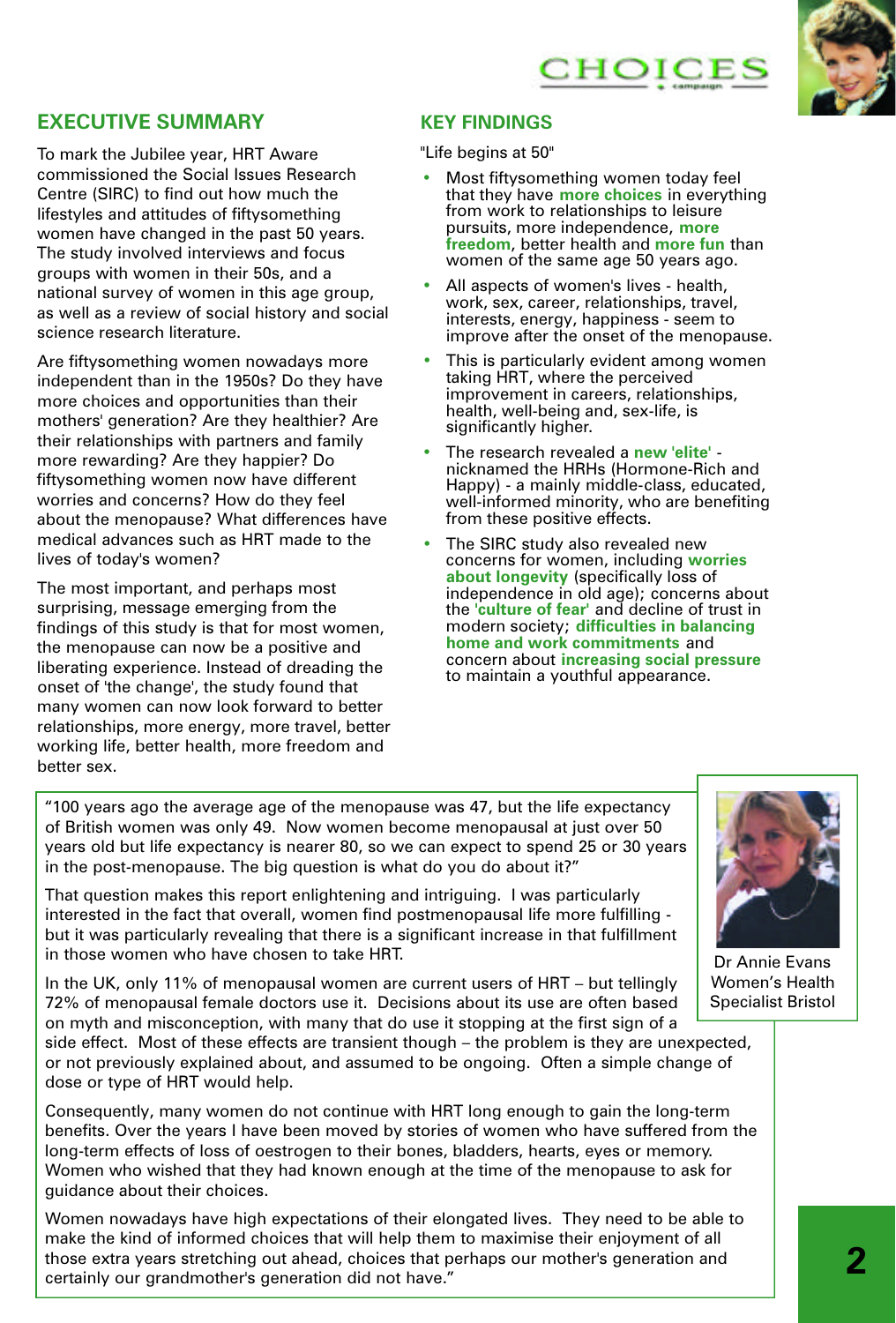## **CHOICES, OPPORTUNITIES AND ASPIRATIONS**

The fiftysomething women in our focus groups and interviews all felt that they had more choices, more opportunities and higher and more varied aspirations than women of their age in the 1950s, in every area of life from careers and earning power to relationships and leisure pursuits.

*"I think we make more choices for ourselves these days. I'm quite sure that women 50 years ago didn't do things to please themselves quite so much."*

*"There was a time when women of a certain age were expected to behave in a certain way, and that isn't there anymore."*

#### **Education opportunities**

Specifically, fiftysomething women feel that there are now more educational opportunities for women, and more opportunities to pursue careers - even in what used to be regarded as male professions, such as engineering and architecture.

*"There weren't the choices on leaving school in those days."*

*"Well, I went back to college and did a degree course and graduated in Fine Art two years ago. I don't think you could do that 50 years ago: it was eighteen or nothing."*

*"My reason [for doing a course] is that I could do something for myself. Not for the children or the husband, just for you. And maybe my mother didn't have that choice."*

**In our national survey, over half of the women also said that their ability to work and pursue a career had improved since the onset of their menopause.**

#### **Choice**



Fiftysomething women also believe that women nowadays have far more choice and freedom in social and leisure activities - and the majority of the respondents in our survey also felt that their travel opportunities and



had improved since the onset of menopause.



#### **Travel opportunities since the menopause**



*"At our age now, we think our life is just starting again, whereas our mothers thought it was just ending."*

*"The taboos have completely disappeared. Our mothers might have smoked, but they wouldn't have smoked in public places. Women never went to pubs."*

*"My parents were horrified when I first went in a pub."*

*"If there's something you missed when you were younger, you think, well, I'm going to do it now!"*

Despite these advances in choice and freedom, some of the women in our focus groups did not feel that their lives were necessarily more fun or more exciting than those of women their age in the 1950s.

#### **Enjoyment in life compared to women their age in the 1950s**



*"I think they had fun in a different way then family gatherings and that sort of thing."*

*"We might not think it was fun, but it was in a different way."*

**However, over 75 per cent of women said that life was more fun now than for women of their age 50 years ago, and 65 per cent said that they were personally more happy now than they had been before the onset of their menopause.**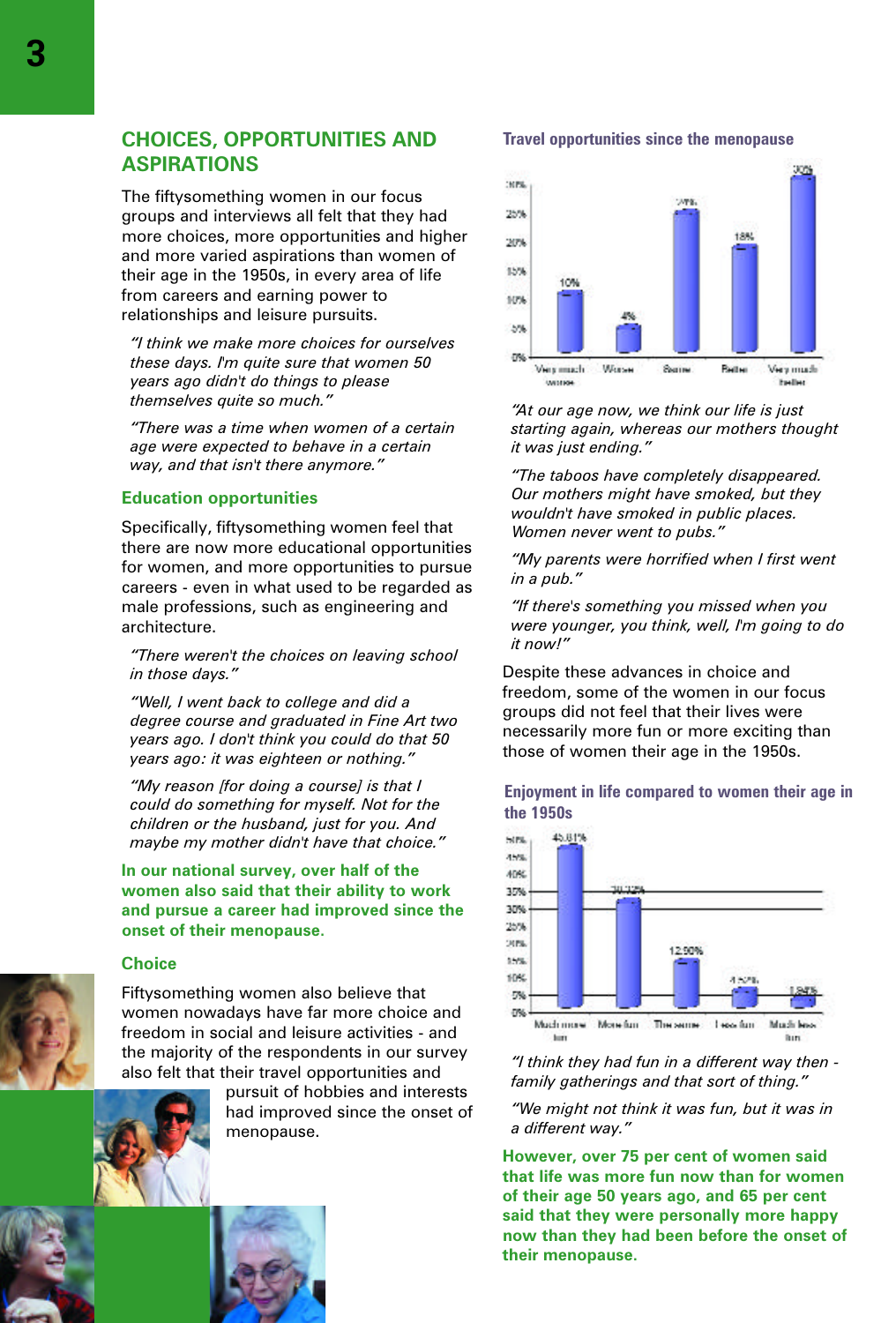



# **INDEPENDENCE**

The women in our focus groups saw themselves as having a much greater degree of independence than women of their age fifty years ago. This was seen as being mainly a result of greater earning power - having their own disposable income - but also a matter of changing attitudes.

*"We're more independent because we've all had careers, so we've had our own money, which our mothers didn't. They just had some housekeeping and that's it. Even if they did work, the money was expected to go into the house pot."*

*"In 1969, as a single woman with a small child, I tried to buy a washing machine on HP. I was refused because without a husband they would not entertain it."*

*"My mother never had a chequebook until after my father died. That would be unheard of now. Women have much more say on how the purse strings are spent."*

*"I think we are more allowed to think for ourselves, whereas our mothers knew exactly what was expected of them."*

**Independence compared to women their age 50 years ago**



### **Over 93 per cent of women expressed the view that they had more independence in making decisions about their own lives and in family life than women of their mothers' generation.**

More than two thirds of women also felt that they had become personally more free and independent since the onset of their menopause.

## **HOME/WORK BALANCE**

Along with greater choice and independence, fiftysomething women see their lives as being more complicated and in some respects more difficult than their mothers', because more women are trying to juggle careers and domestic responsibilities - in contrast to the old pattern of the man earning the money and the woman running the home.

*"It wouldn't have occurred to my mother to go out to work - once she'd got married, that was it. And she'd been trained as a nurse."* 

*"I think we work harder in respect of having to do more. I think life is more complicated."*

*"Our own and other people's expectations of us are higher as well. We expect to be able to do more things - multi-tasking, I think it's called."*

While men are nowadays more likely to help with household chores and childcare, women still feel that they carry most of the responsibility, and that housework, although less physically hard thanks to modern technology, is more stressful.

*"There was an awful lot more grime and muck to deal with. We now have the conveniences to deal with this."*

*"You can leave a note and say get your own tea, or this is where I've gone - whereas if my father's dinner was not on the table it would not be acceptable."*

On a more positive note, the findings of our survey indicate that the menopause does not adversely affect women's working lives, with nearly three quarters of women telling us that their working life had either remained the same or got better since the onset of menopause.

#### **Work life since the onset of the menopause**



Women in employment aged 45 - 59 1971 - 3.0 million 2001 - 3.9 million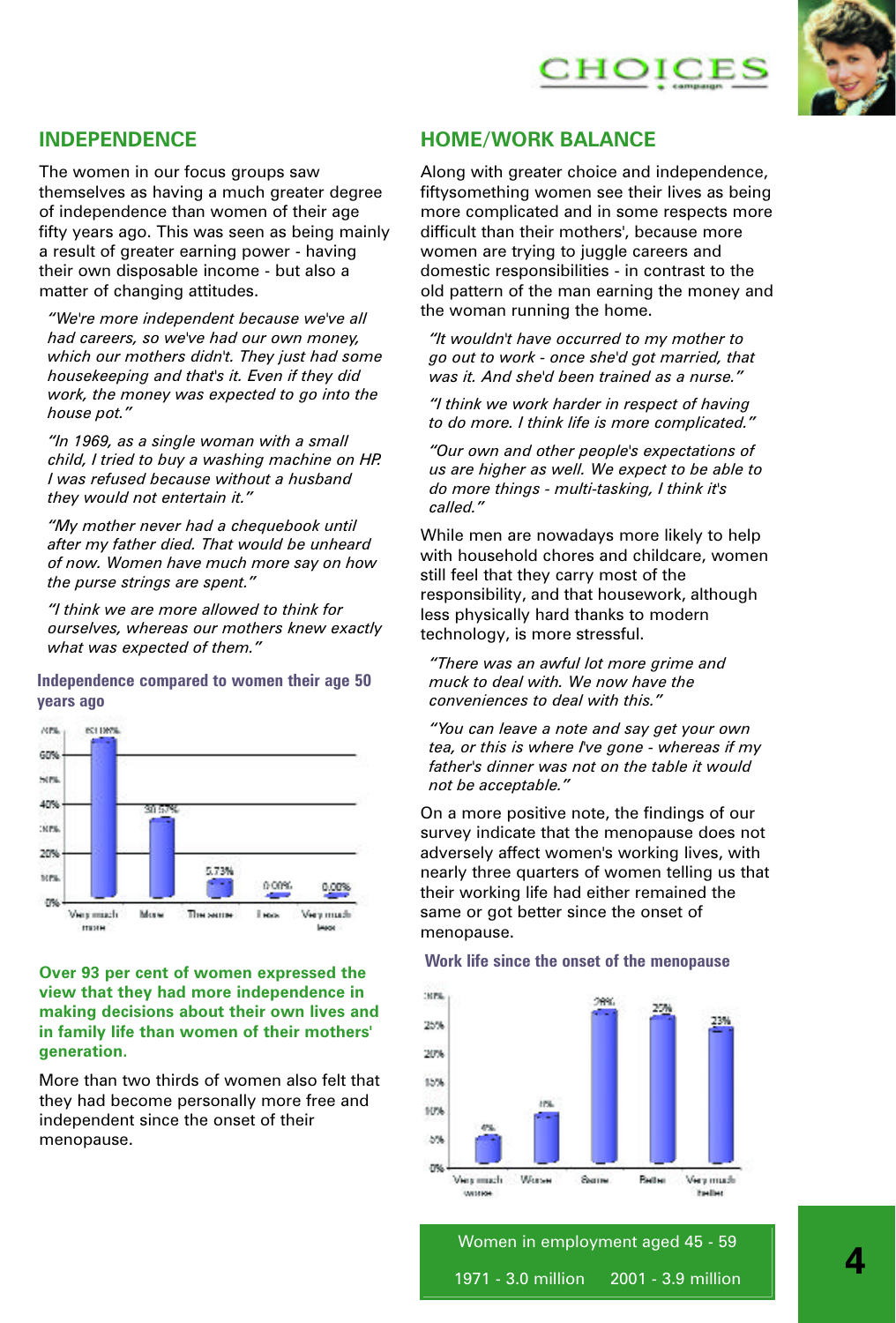Although fiftysomething women appreciate their greater freedom, choice and independence in marriage and personal relationships, some feel that this is a mixed blessing, and there are hints of nostalgia for the more rigid rules and commitments of earlier times.

*"Couples used to stay married even though there was nothing left, whereas now we don't do that. We realise we've got a life and we've got choices."*

*"Before, the woman didn't have any money or earning ability so couldn't leave. We'll move on."*

*"I think a lot of people expect marriage to be perfect and they're not prepared for the ups and downs. They're not prepared to give way and work at it. Now, women say I don't like this and clear off - that's the impact of having more personal choice."*

*"I think younger women might think the grass is greener on the other side, but we've got more stickability. There might be a few cases where a women has suffered in the relationship and then they suddenly say that's it, I can go. But I don't think women of our age do it light-heartedly."*

*"It takes you all those years to train one, so you're not going to take on another one. And anyway, you'd only get someone else's castoff!"*

#### **Sex life**

On the plus side, it seems that most women's sex lives are not impaired by the menopause - 64 per cent of women said that their sex lives had either stayed the same or got better since the menopause.



Female divorcees per 1,000 married population aged 45 and over

1961 - 0.9 2001 - 5.4



#### **Sex life since the onset of the menopause**



## **Relationships between mothers and daughters**

Women feel that relationships between mothers and children, particularly daughters, are now very different from the 1950s - more open, more equal - mainly because women in their fifties are so much more 'youthful' today.

*"We're more friends now, whereas when I was 20 my mother was my mother. I never borrowed her blouse. The relationship is more open. You wouldn't have found me watching a video and having a bottle of wine with my mum."*

*"I consider my children my friends. It's a much freer relationship. The children are more independent - whereas I was quite scared of my father. It was much more 'I'm the adult and you're the child' relationship, even after I had qualified and was earning a living."*

## **Personal relationships**

The personal relationships of these women also seem to improve with age: 59 per cent of women said that their relationships with their partners and families had got better since the onset of their menopause, and only 9 per cent felt that these relationships had deteriorated.

**Relationships between partner/family since the onset of the menopause**

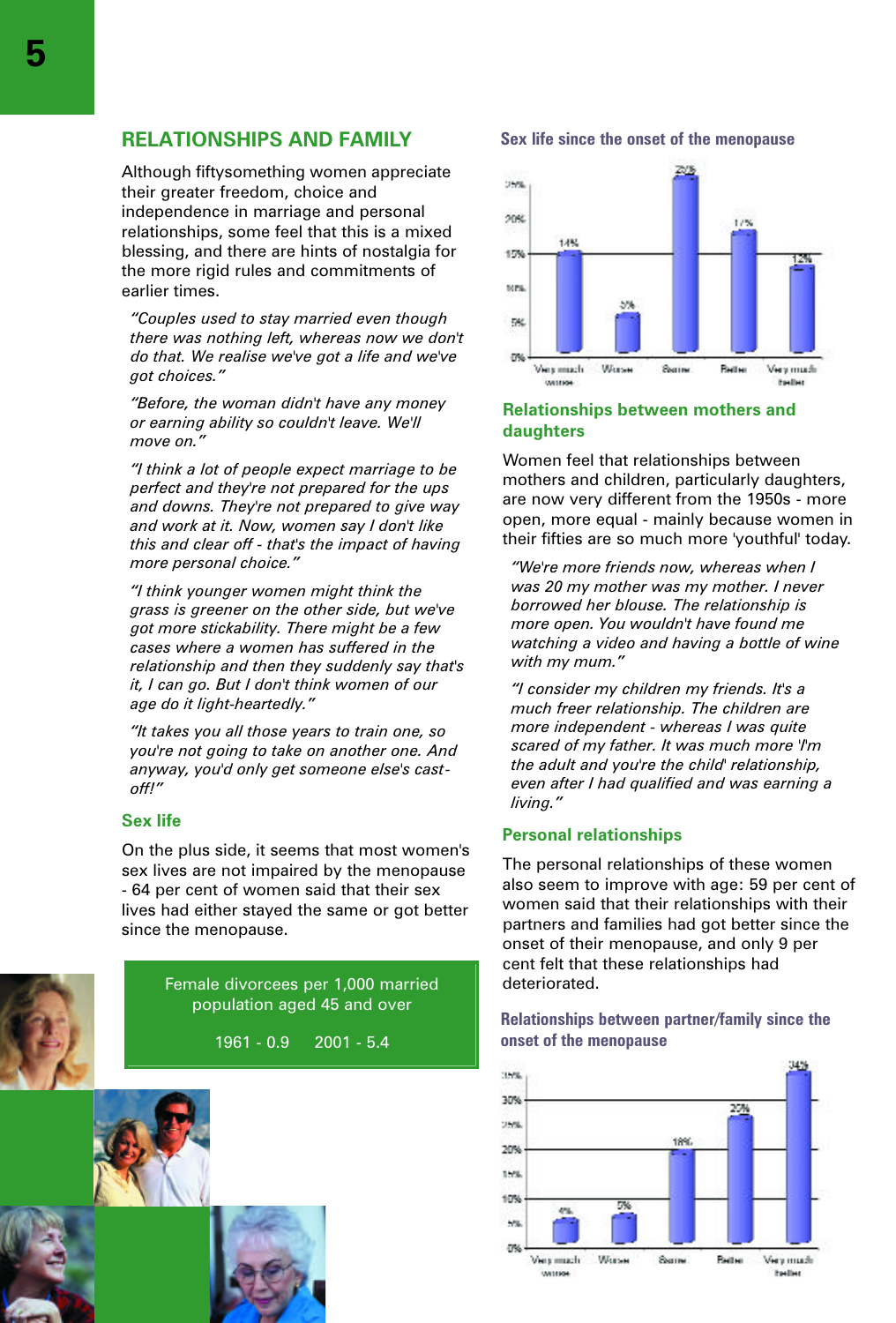



## **Empty nest syndrome**

Fiftysomething women recognise that the 'empty nest syndrome' can often be a problem for women their age, but some found the departure of the last child a liberating experience. They expressed some concern about the tendency of children nowadays to return to the parental nest, particularly after failed relationships, and about the demands of grown-up children and their families.

*"Not only are children coming back, in some cases they're coming back with children."*

*"Now my son is married and settled, that's part of my life done. I love him to bits but I've done it and now he's Emma's. I'll always be his mother, but I have got a life now where I want to travel; I want to do what I want to do because I consider this phase of life as mine now."*

*"I might babysit for them at night so they can have a bit of a social life, but that's all - I wouldn't take on any more responsibility than that."*

*"Compared to our mothers, our parenting is diluted because we do so many other things as well. Our mothers dedicated their lives to us."*

## **Caring for aging parents**

A significant family problem for today's fiftysomething women is the worry and care of ageing parents. People are living longer, and the women we interviewed said that they were more likely to be looking after ageing parents, for longer, than previous generations.

As more women are working nowadays, ageing parents are more likely to be cared for in a residential home rather than in the family home, but when residential care is not an option, it tends to be the daughters (or even daughters in law) rather than sons who take on the burden of care.

*"At one time, not long ago, a 50-year-old woman was perceived to be a granny in her rocking chair. Very few people lived into their 80s. Now you've got 60- and 70-year-olds looking after ageing parents."*

*"I pretty much gave up ten years of my life to looking after my mother - the last ten years of her life, she died at 95. It was never really expected that my brothers would do this."*

## **BODY IMAGE**

Many fiftysomething women feel that social pressure to remain young-looking and attractive is much stronger now than for women of their age in the 1950s. While they did not wish to see themselves as 'old', as their mothers were at their age, the women we interviewed still expressed some envy for their mothers' generation, who did not have the youthful ideal image constantly 'pushed down their throats', and who were allowed to 'grow old gracefully'.

*"Women [in the 1950s] went from being nonmarried to being married, and once you were a mother you didn't worry so much about your figure."*

*"I was fascinated to see my great-aunts who were only in their 40s, undressing, because they had great winceyette vests on top of a huge pink bra that didn't fit very well and a corset that came up to meet it. When all this came off, everything just sagged and their bosoms came down to their knees. They were seen as elderly ladies in their 40s!"*

*"My mother walked the dog and kept the house but she didn't go out socially in the way that I do. And once past 40, she thought of herself I think as over the hill and past it."*

*"If you watch television, every other advert is for cosmetics - and in the magazines. They used to have features on housekeeping and the best way to dust!"* 

*"Because a lot of women do manage to look younger now, if you look your age when you're 50, it feels like a failure. I keep thinking when will I be allowed to give up and stop trying so hard - when I'm 60? 70?"*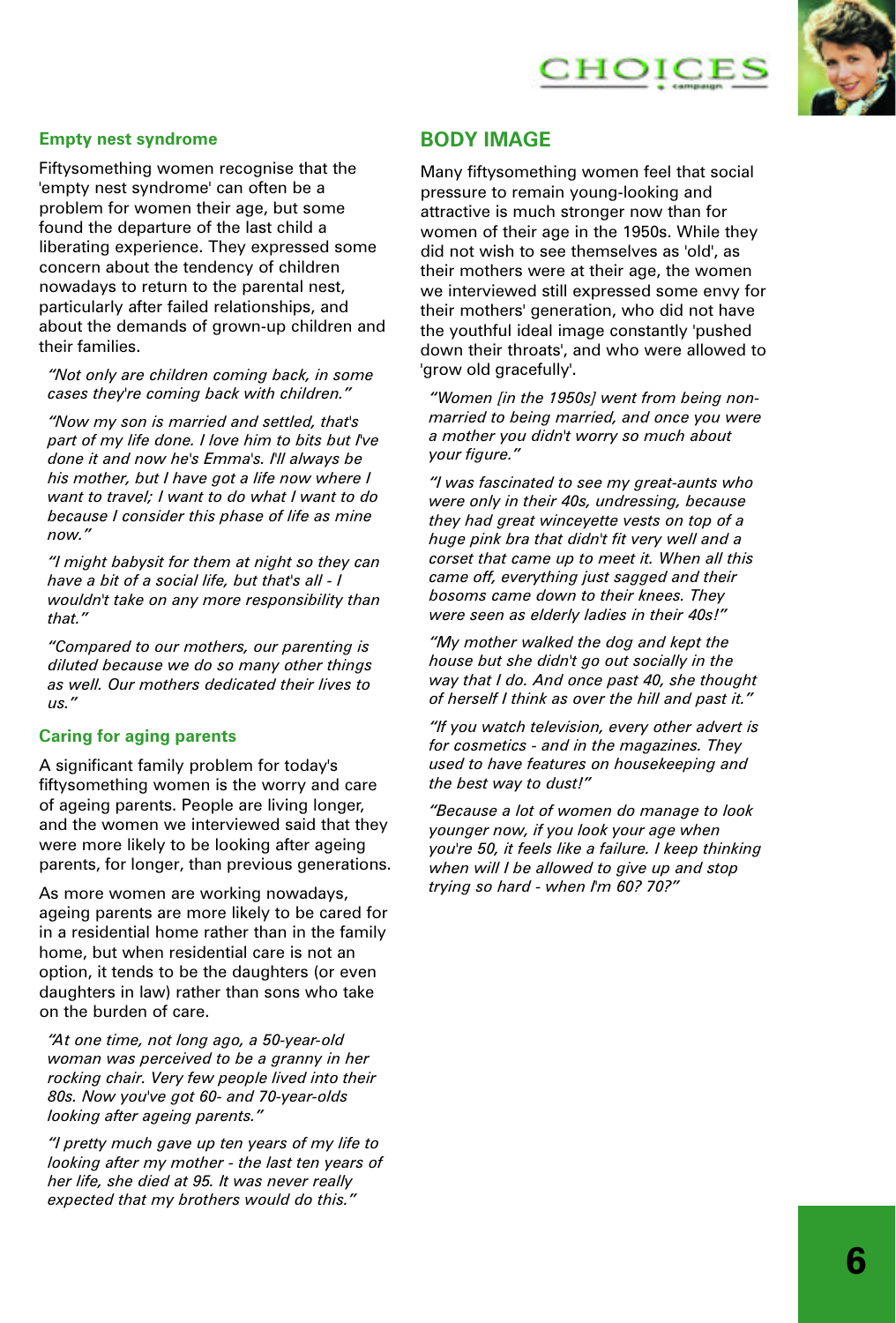## **WORRIES**

Many of our sample of fiftysomethings felt that their worries and concerns were quite different from those of women their age in the 1950s, although analysis of women's magazine letters pages and other sources from that era indicate that women were in fact troubled by much the same concerns.

The main general worries emerging from our focus-group discussions were about children's well-being; world political issues, terrorism and the potential for war; perceptions that people are becoming more selfish, losing a sense of personal responsibility; the decline of trust and neighbourliness; perceived increase in aggression, negativity; etc. Much the same kind of worries appeared regularly in the pages of, for example, 'Housewife' magazine and the 'Picture Post' in the early 1950s. Some women recognise that many of their concerns are probably timeless:

*"I imagine our mothers felt exactly the same things about changes in society 50 years ago."*

A number of current women's worries, however, do seem to reflect changing times. Increasing fears about personal safety and health, fuelled by media scare stories, and worries about the restrictions and litigiousness associated with this 'culture of fear', are indicators of current problems and obsessions.

*"[In the 1950s] children were able to roam about much more freely - now child safety has become a huge concern."*

*"Fifty years ago the press didn't emblazon these things on their front page as they do now. It has increased our unease and fear of crime."*

*"If a man saw a woman broken down he might think twice about helping her because he might think, well, if she's going to turn around and accuse me of something else."*



*"Would a man on his own now help a child who looked lost - for fear of being accused of abduction?"*

*"Every day in the papers there's some new health scare. It's got so you don't know what's safe to eat or drink or anything."*

## **HEALTH**

Ironically, given current obsessions with healthy lifestyles designed to help us live longer, longevity itself is the most significant worry for many fiftysomething women. While health advice focuses almost exclusively on prolonging life, women are much more concerned about quality of life than quantity. Quality of life for these women is defined mainly in terms of independence: they do not want to grow old enough to become dependent.

*"I am worried about any illness in old age which produces dependence."*

*"I don't really want to live to be old if I am not well."*

*"The first sign of incontinence in old age, I'm going out to buy a fast car, drink a crate of gin and crash it into a wall. What I'm saying is I wouldn't want to live like that."*

*"I would like the freedom to have the right to choose at the time. I would hate to deteriorate into indignity."*

*"It's nice that people are living longer, but only if it's a quality life."*

In general, however, fiftysomething women recognise that they are healthier than women of their mothers' generation, thanks mainly to advances in medical science. **In our survey, 76 per cent said that their health was better than that of women their age in the 1950s.** Specifically, they mention that diseases such as breast and cervical cancer are more likely to be detected, treated and cured than they were 50 years ago.

## **Health compared to women their age in the 1950s**

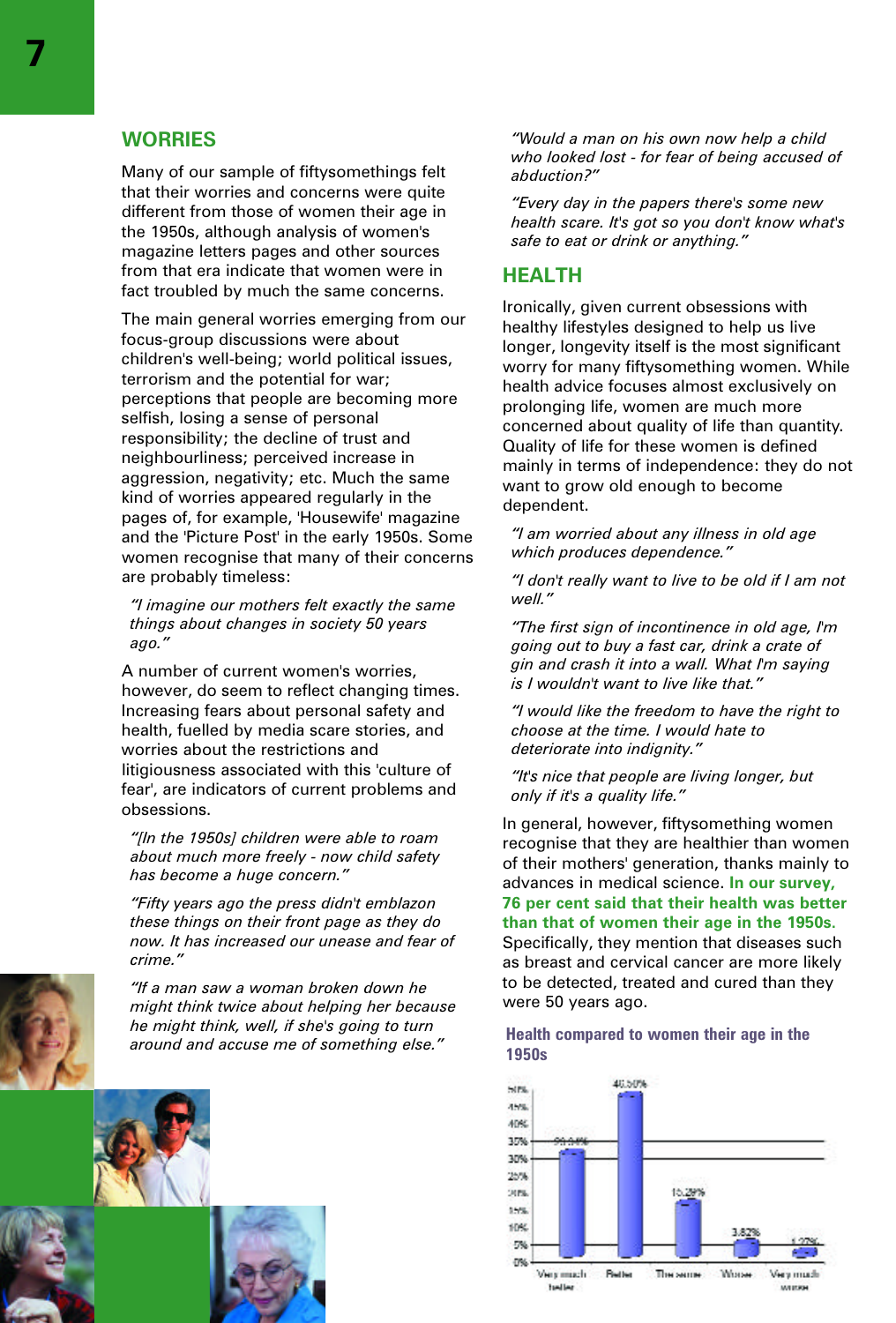



## **Awareness of health issues**

Women also see themselves as more aware of health issues, and better informed, than their mothers' generation. Over 80 per cent say that they are more likely to take the initiative in looking for health information themselves, and more likely to seek early treatment for illnesses and health problems.

It is also interesting to note that 79 percent of women in our survey said that their general health and well-being had either stayed the same or improved since the onset of menopause.

**Health and wellbeing since the onset of the menopause**



Although they have less 'blind faith' in doctors than their mothers, fiftysomething women also say that doctors themselves have become more understanding about women's health problems, and that there is now much greater openness in discussing, for example, gynaecological issues.

*"People died of 'unknown' things which was probably cancer, but nobody said the word. Things are much more open now and it's so much easier to find out more."*

*"Our mothers might also have known what they had got, but they would never have let on to the doctor. They never wanted to bother the doctor because he was God."*

*"We won't necessarily accept what we are told."*

*"Years ago, if you went to a doctor with any woman's problem, you were classified as being a typical over-reactive woman."*

*"You never heard women discussing gynae issues. They just referred to it as having 'problems down below' and if a child came in the room it was all hush. Ridiculous."*

*"In my mother's day, she would have believed what the doctor said blindly. It was fact because the doctor had said it. Now, we're much more likely to question it. We're better informed or we'll go and get a second opinion."*

Life expectancy for women 1951 - 70.9 yrs 1997 - 79.6 yrs

#### **Fitness**

Although generally healthier, fiftysomething women do not see themselves as being fitter than women of their age in the 1950s, despite being more likely to join a gym or consciously 'take exercise'. Quite the opposite: women say that people fifty years ago were physically fitter than now, as work was more physically demanding, people spent less time watching television and more time walking, working in their gardens or allotments, cycling, etc. For women in particular, running a home washing, cooking, shopping, cleaning, etc. involved much more physical exercise than it does now.

*"Their daily lives were hard work, and it kept them fit. They walked a lot more to shops and things whereas we just jump in the car. In fact, we're probably less active."*

*"People didn't come home from work and just put the television on. They grew a lot more of their own food. My father had two allotments and would be there every night."*

*"They had a baking day, a washing day, an ironing day…"*

*"I remember my mother having to do the washing by scrubbing clothes in a deep tub then using a mangle."*

Nowadays, women say that keeping fit seems to be an extra task, for which it can be difficult to find time, rather than part of everyday life.

*"I think fitness now is streamlined, cos you haven't got time, so you go to the gym twice a week to cram it all in, in a short space of time."*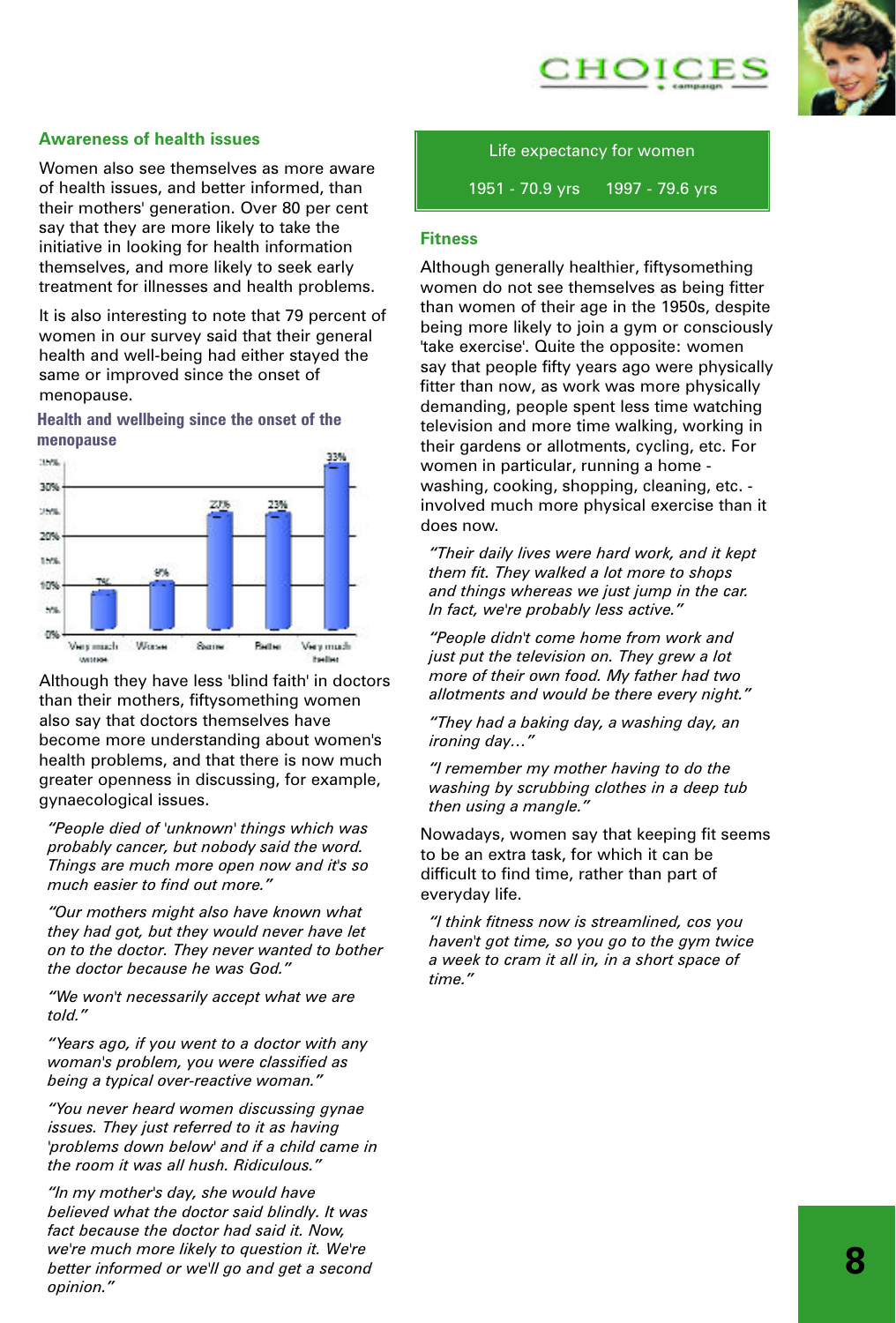#### **Diet and healthy eating**

On the question of diet and 'healthy eating', however, opinion among fiftysomething women in our focus groups was more divided: some believe that today's diets are healthier, while others think that their mothers' generation had a more healthy diet.

*"It was post war so they filled up on masses of potatoes and things - suet pudding, etc. A completely different way of eating. Everything was fried."*

*"They had a much healthier diet, more vegetables. It was after the war and people have never been as healthy as they were then."*

The survey results were less equivocal, with about three quarters of women saying that they were more likely to follow a healthy diet than women of their age in the 1950s, and only 12 per cent saying that their diet was less healthy than that of their mothers' generation.

#### **Diet compared to women their age in the 1950s**



"I decided to use HRT several years ago. Not because the side-effects of the menopause were a real problem for me, but because I'd read the medical research showing the benefits of HRT and its potential to reduce the risk of heart

osteoporosis.

disease and strokes as well as



Judith Hann **Science** Journalist

The menopause is a major part of a woman's life, impacting hugely on their health and their lives in general – it really needs to be proactively managed. Of course to do this they need the right information and this fascinating report and the Choices Campaign are important tools in helping to improve women's understanding of the menopause and the pros and cons of treatments such as HRT. This can only help women to make informed choices – the right choices for them."

Judith Hann is one of Britain's leading science journalists and broadcasters and is known to millions for the 20 years she spent presenting BBC's Tomorrow's World. She has written a number of books on a range of science and health-related subjects. Her most recent publication, 'How Science Works', has become an international best-seller, having been translated into over twenty languages and selling over one million copies worldwide. Judith has a degree in Zoology and Botany, and was recently appointed to sit on the Government's Agriculture and Environment Biotechnology Commission (AEBC) - set up to give advice on future scientific developments in agriculture, including the genetic modification of crops and farm animals.

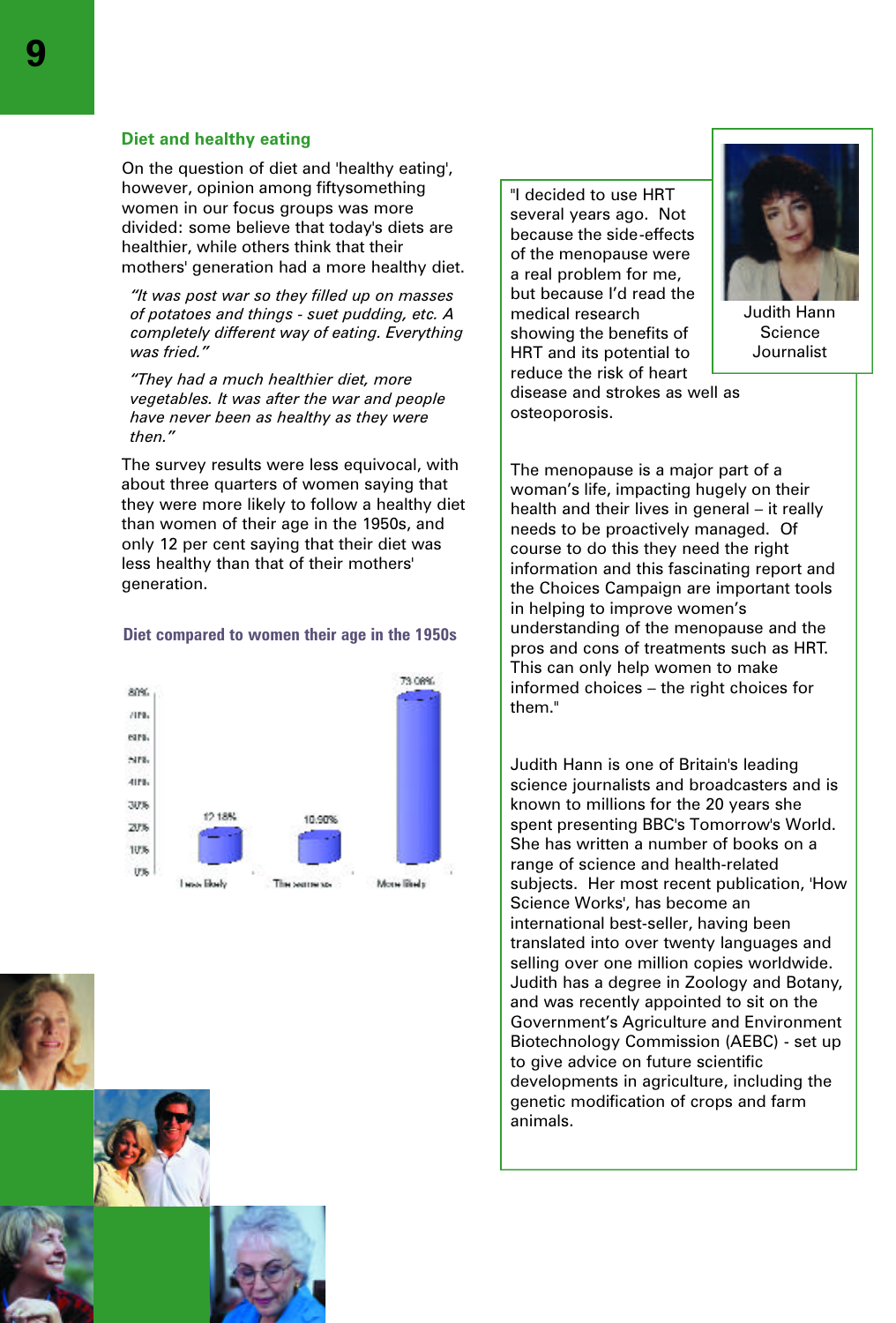CHOICES



# **HRT AND THE HRHS**

Perhaps the most striking findings of this study were the revelations about the positive effects of the menopause on the lives of many women. Not only are the majority of women not hindered in any way by the onset of menopause, but every aspect of their lives - health, work, sex, career, relationships, travel, interests, energy, happiness - seems to improve.

Among these very positive, active, menopausal women, the focus-group and survey research also revealed a group who may be regarded as something of an 'elite' well-informed, independent-minded women who have chosen to take HRT to relieve the unpleasant symptoms of the menopause and/or to prevent osteoporosis. The majority of women in the survey reported improvements in areas such as relationships, careers, sex life and general health and wellbeing since the onset of their menopause, but the women taking HRT reported significantly greater improvements in all these aspects of life.

**In terms of overall health and well-being, 71 per cent of women on HRT report improvements since the menopause, compared with 48 percent of those not on HRT.**

**Health & well-being**



**For 74 per cent of women on HRT, relationships with partners and family had improved, compared with 56 per cent of those not on HRT.**

#### **Partner/family relationships**



**Women on HRT were more than twice as likely to say that their sex lives had got 'better' or 'very much better' than women not taking HRT. Fifty percent of women on HRT reported improvement in their sex lives since the onset of menopause, compared with just 18 per cent of those not taking HRT.**

#### **Sex life**



These were the most striking results, but differences in other areas were also significant.

**Working lives, for example, also seemed to be positively affected by HRT: 66 per cent of women on HRT said that their ability to continue work and pursue a career had improved since the menopause, compared with 45 per cent of those not taking HRT.**

#### **Ability to work/pursue careers**

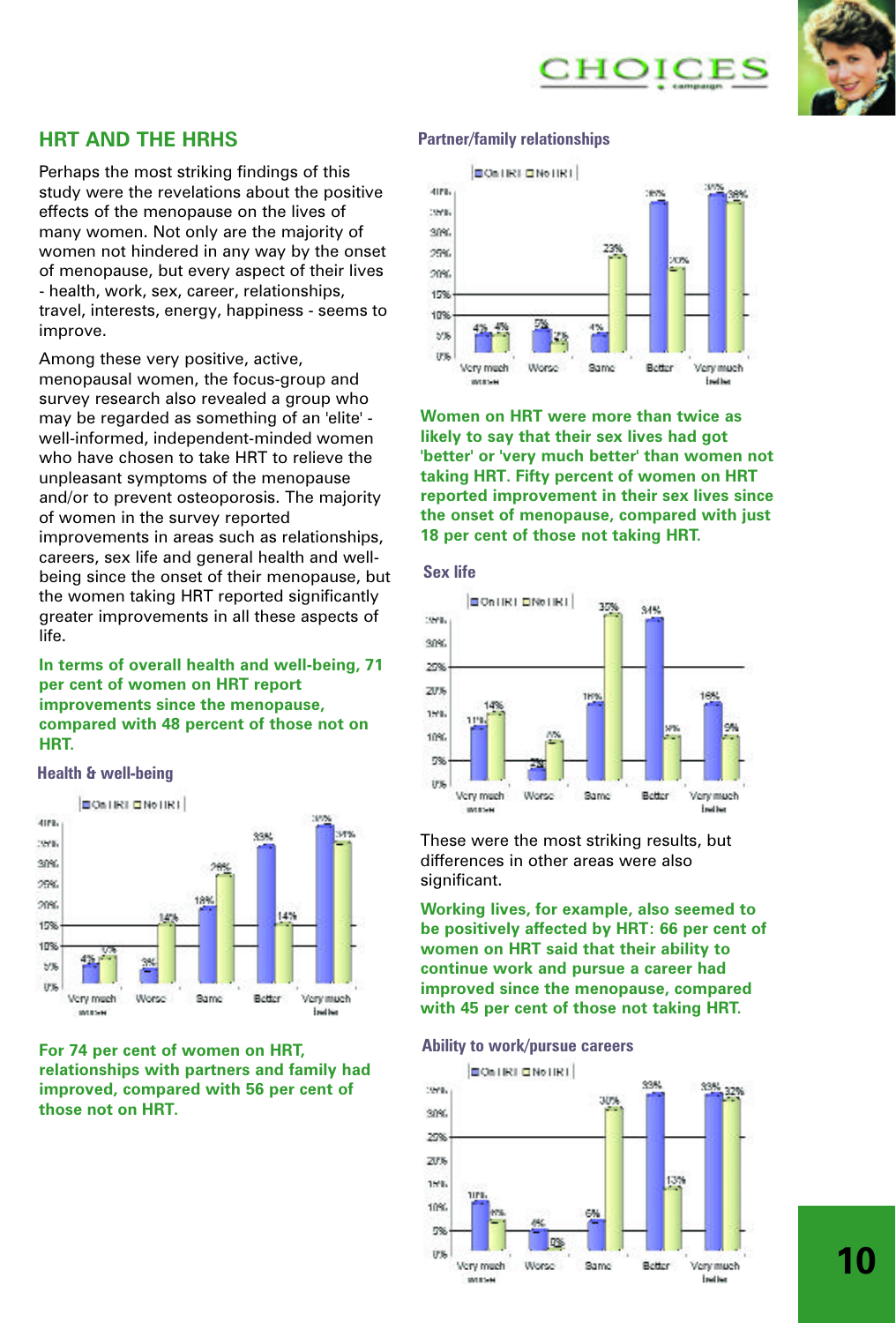Only 11% of menopausal women in Britain currently take HRT. In our focus groups, the women on HRT did not see the menopause as an 'illness', but just as they might have taken the Pill for birth control, they regard HRT as a sensible means of alleviating the more distressing symptoms of the menopause, such as night sweats, and preventing future problems such as osteoporosis.

The members of this new elite like to feel fully in control, in charge of their bodies rather than at the mercy of hormonal swings. Their children have left home; they have more money and time to spend on themselves; they have careers, interests, aspirations and the energy and enthusiasm to pursue new goals. They are determined to rule their own lives, and tend to be somewhat effusive about the benefits of HRT. In our research-notes shorthand, we took to calling this distinctive new aristocracy the HRHs - for 'Hormone-Rich and Happy'.

*"I was pre-menopausal with no energy. I had to drag myself around like a dead cat and couldn't figure out what it was. Within six weeks of being on the HRT, I was completely remade."*

*"My GP persuaded me to take it and honestly, within a week I felt better. I was really happy on it. It helped me through a difficult patch."*

*"It lets you get on with your life again."*

It is interesting to note that although the HRHs are enthusiastic about their own experience with HRT, they are not 'evangelistic'. They believe in other women's independence as well as their own, and see taking HRT as very much a personal choice although some did say that more women would probably make this choice if they were better informed.

Many HRHs had initially been sceptical about HRT themselves, because of concerns about possible side-effects, and a degree of reluctance to 'medicalize' a natural process, but found the symptoms of menopause so debilitating - particularly the night sweats that they reconsidered, read up on the subject and consulted their GPs.

*"Initially I was against it because I felt we were like the first generation of women on it for long periods and we were the first generation on the Pill. But having gone on it, it was brilliant."*

*"It changes your life."*

## **LYNN DAVIS CASE STUDY**

"I first started taking HRT seven years ago for my awful night sweats. They were terrible - I was waking up in the night soaked through. So I went to my GP and he prescribed HRT and within days I felt like a different person. The night sweat stopped and I had more energy. I hadn't realised that I was lacking energy before then as I think it tends to build up gradually and you get used to it. But when I went on HRT I felt like I had a new lease of life.

A couple of years ago my GP took me off HRT because of migraines, and I decided to try alternatives for my night sweats and hot flushes. I tried everything from soya to red clover, but nothing worked. I went back to my GP, weighed up the pros and cons and decided to go back on HRT. Almost immediately I felt so much better. It's also helped me cope with work and family better. A couple of years ago my husband Peter and I took over the management of a country hotel in Wales and at the time I wasn't on HRT and felt exhausted. The long hours were a real struggle. Now I'm back on HRT I feel happier, healthier and more able to cope with the demands of our life."

Lynn Davis, 55, from Wales



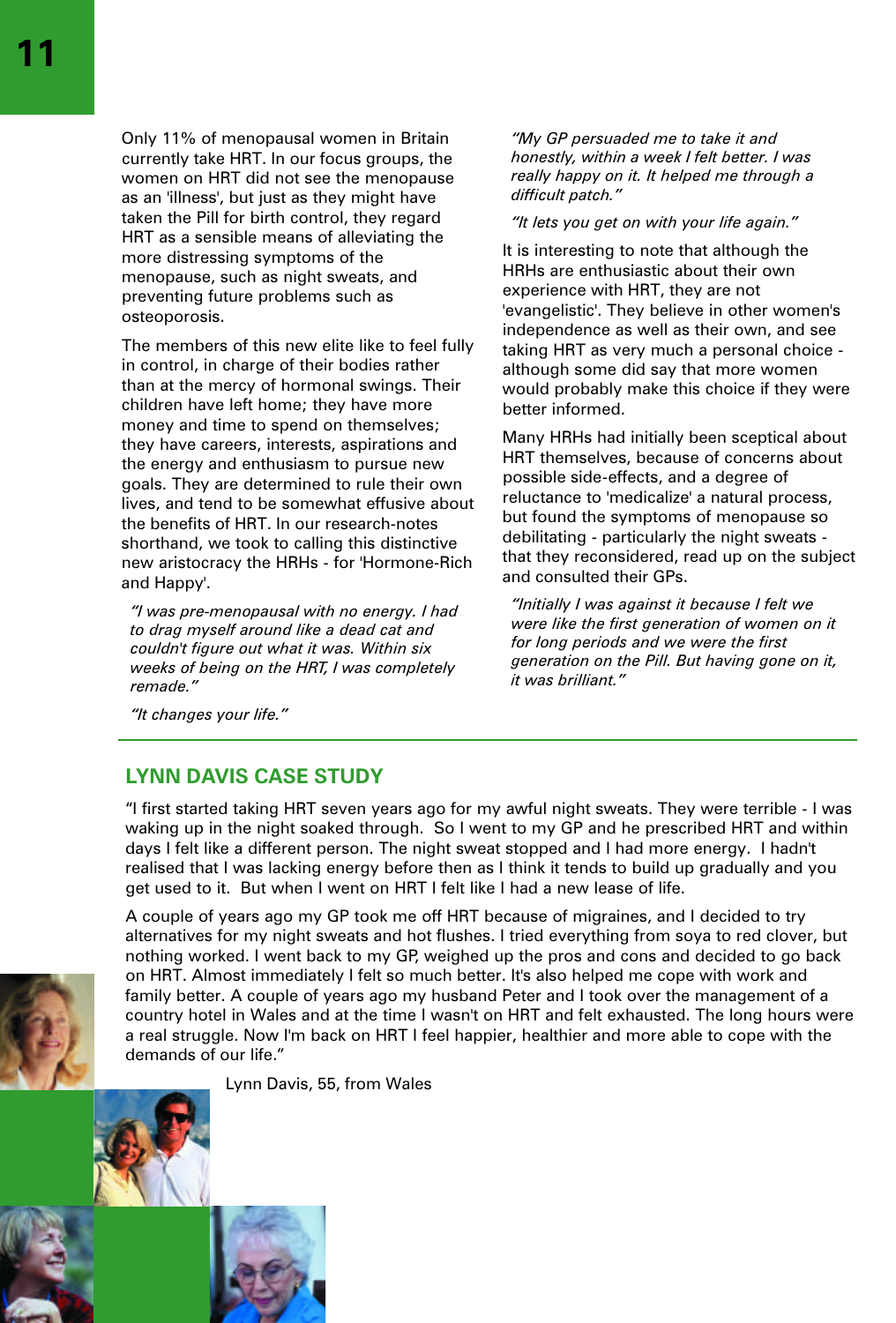

*" I felt so distressed with the night sweats. I couldn't sleep, I was crying. It was awful."*

*" I used to wake up and think here it comes, that horrible sinking into depths. Whether it was depression or the menopause, who knows - but the HRT has helped to balance me. I feel a lot more level."*

*"There's a lot of huff and puff about 'medicalizing' but the way l look at it, it's really no different from taking the Pill. Getting pregnant is 'natural', but we don't want it, so we take the Pill. Same with the menopause. I'm sure the night sweats and all that are very 'natural', and so is getting osteoporosis, but no thank you. l'd rather take HRT."*

*"Right, and what's so natural about a hip replacement, which is what my mother ended up with? Perhaps if she'd had HRT her bones would have been OK."*

# **ITS NOT ALL JUBILATION...**

While the findings of this report are great news for women individually, things still aren't perfect for women as a group. They are still hugely under represented in senior management positions in the workplace, they are still receiving less pay than men in equivalent positions and, despite bringing in a much greater proportion of house-hold income than ever before, they are still doing by far and away the lion's share of housework.

## **CAROL HARRISON**

Best known for her role as Tiffany's sexy mother in the soap EastEnders, Carol Harrison has made time in her busy schedule to support the HRT Aware Choices campaign, striving for better education about managing the menopause and the choices available.

After leaving EastEnders Carol's health suddenly became an issue and coupled with an underactive thyroid, she was diagnosed by the doctor as being peri-menopausal.

"When l heard the word menopause it really upset me as l thought l was no longer a proper women anymore. The doctor suggested that l start taking HRT and that's when l noticed a real change. At first, like many others l had the notion that l should let 'nature' take its course. Then l thought why should l put up with it if l have a choice? We are lucky that we do have the choice, which our mothers never did. l remember my mother going through the menopause and really suffering and feeling a sense of helplessness.

Since taking control over my health l feel great. l've realised that this is the start of another chapter in my life that l intend to enjoy!"

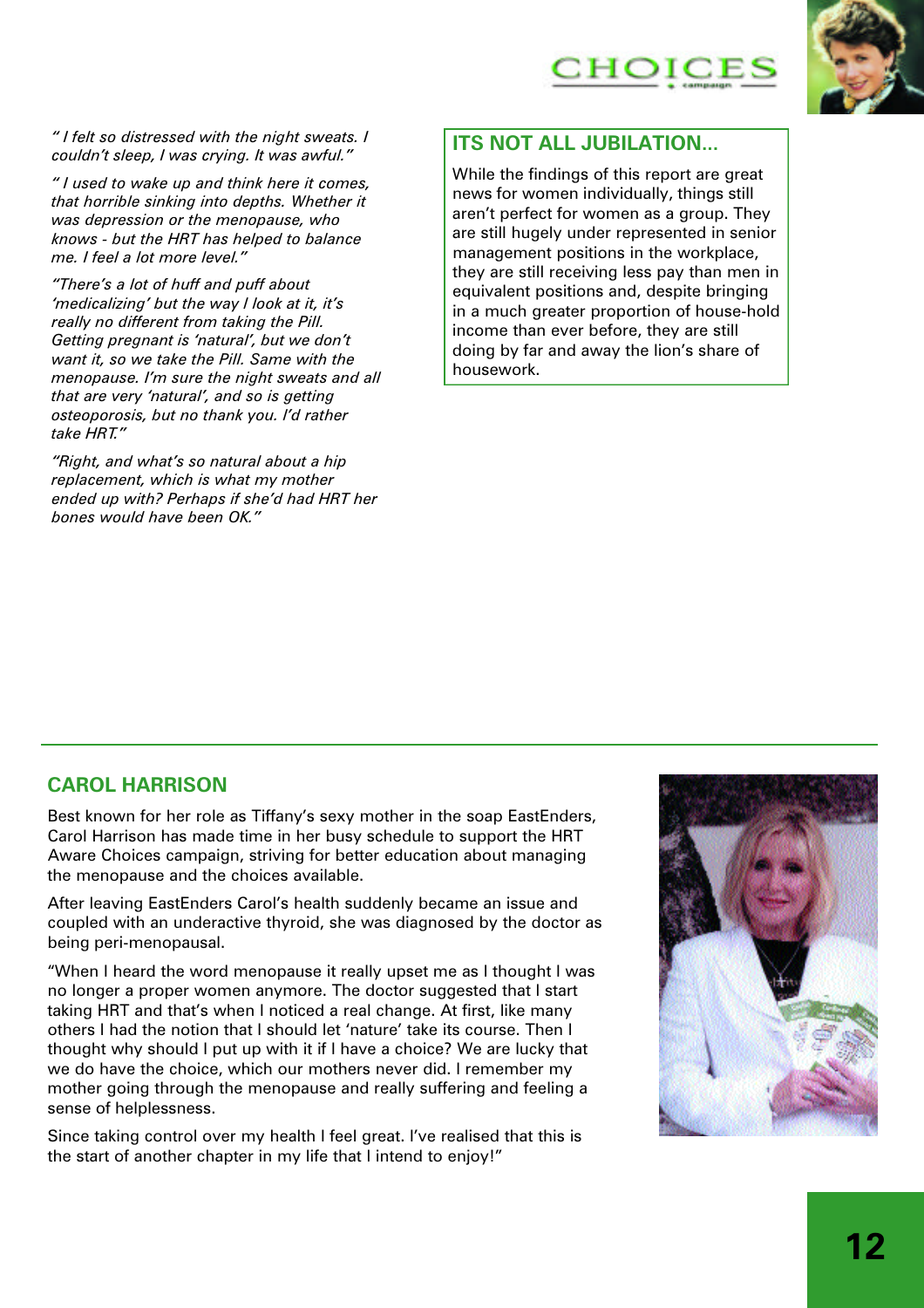## **CONCLUSIONS**

Despite some caveats, the overwhelming message emerging from the findings of this study is a remarkably positive one: for many of today's women, life really does begin at 50.

- Most fiftysomething women today feel that they have **more choices** in everything from work to relationships to leisure pursuits, **more independence**, **more freedom**, **better health** and **more fun** than women of the same age 50 years ago.
- The most striking perceived change has been in women's financial, social and psychological independence, but the women in the study also emphasised **improvements in health and in relationships** (particularly with their children), which are seen as being much more open and equal.
- Perhaps more surprisingly, all aspects of these women's lives - health, work, sex, career, relationships, travel, interests, energy, happiness - seem to improve after the onset of the menopause.
- This is particularly evident among women taking HRT, where the perceived improvement in sex-life, careers, relationships, health and well-being is significantly higher.
- The research revealed a **new 'elite'** nicknamed the HRHs (Hormone-Rich and Happy) - well-informed women who have chosen to take HRT, are benefiting from these improvements, and feel more in control of their lives.
- HRHs are currently a mainly middle-class, educated minority. Although they are not 'evangelistic' about HRT, they feel that all women should be better informed about the choices available to them.

Although most fiftysomething women today see themselves as generally enjoying better health, more freedom and more



independence than women in the 1950s, there are some new concerns, reflecting changing times and new problems.

- Ironically, given the current emphasis on healthy lifestyles and living longer, one **major new worry is longevity** itself. Fiftysomething women are much more concerned about quality of life than quantity. Quality of life for these women is defined mainly in terms of independence: they do not want to grow old enough to become dependent. They are worried about looking after their elderly parents, and they do not want their children to have the same worries.
- Another significant new problem is the **'culture of fear'**, fuelled by constant media scares, and the risk-aversion and litigiousness that seem to have become defining features of contemporary society. Women are concerned about the increasing restrictions on people's freedoms (particularly children's) imposed by fears about safety, and about what is seen as an associated breakdown of trust and 'neighbourliness'.
- Partly because they have more choices, many fiftysomething women feel that life is nowadays **more complicated**, and **more stressful**, than it was for their mothers' generation. This is particularly evident in the difficulties of balancing home and work commitments. Women still do most of the housework and childcare, even when they are 'equal' breadwinners - and working practices are still far from being family-friendly.
- Fiftysomething women feel that there is much **more social pressure** on them to maintain an unrealistically youthful appearance than there was for their mothers' generation, who were allowed to 'grow old gracefully'.

These concerns should not, however, be allowed to overshadow the more important, and perhaps surprising, positive findings of this study. The key message seems to be that many women are beginning a new life at 50, and that for most women, the menopause can now be a positive, liberating experience. Instead of dreading 'the change', the study shows that many women can look forward to enjoying better relationships, more energy, more interests, more travel opportunities, better working life, better health, more freedom - oh, and better sex.

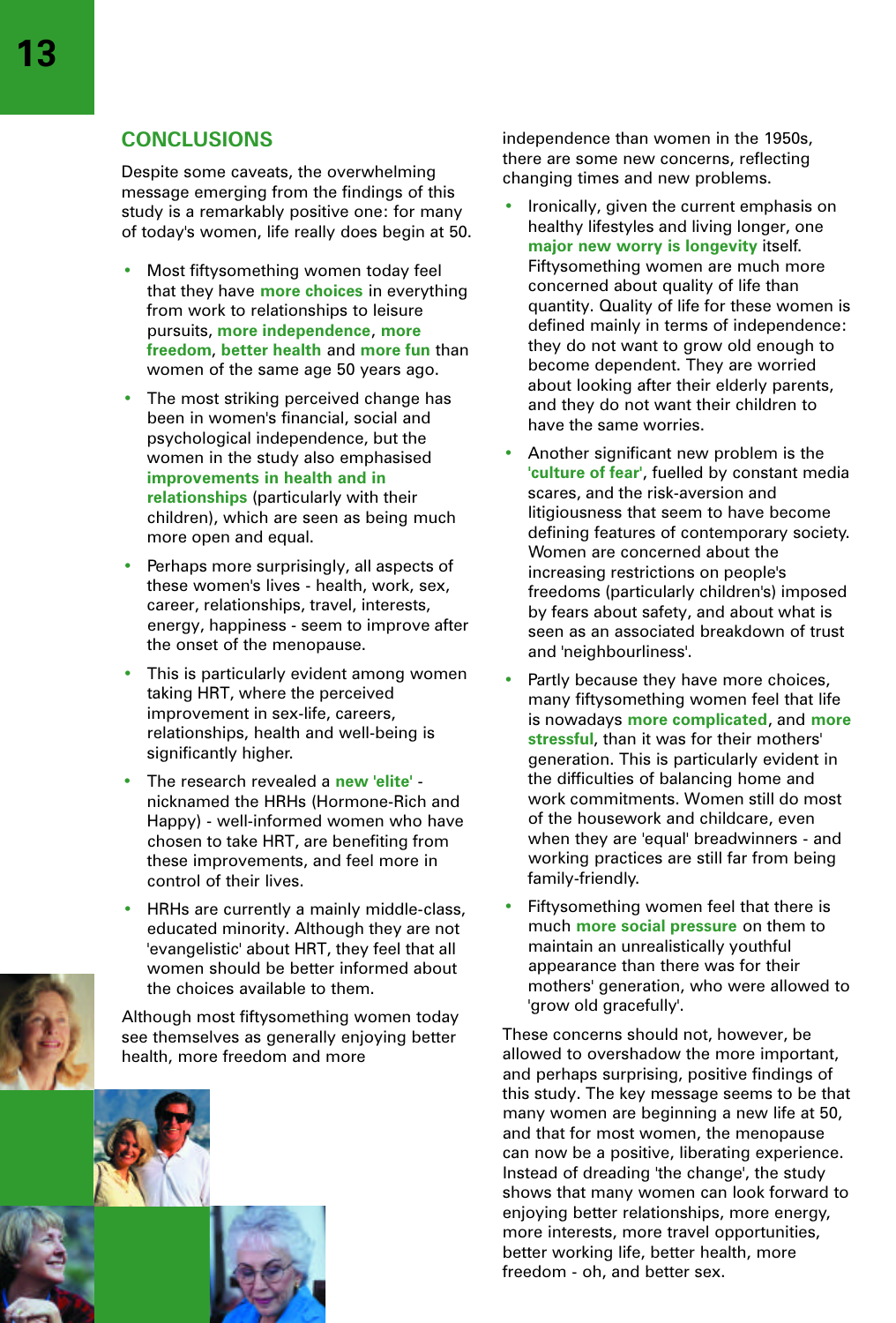



# **METHODOLOGY**

The research was conducted in three stages:

- Desk and library research, including a review of social history and social science literature on women's issues now and in the 1950s.
- Qualitative research: a series focus groups and interviews with women in their 50s, involving detailed discussion of their lifestyles, health, attitudes, interests and aspirations and inviting comparisons with their mothers' generation.
- Quantitative research: data from the focus groups and interviews provided the basis for a national survey, in which a representative sample of 200 women aged 50-64 were asked to compare their lifestyles, attitudes, choices, etc. with those of their mothers' generation. They were also asked about the differences in their own lives before and after the onset of the menopause.

# **SELECTED BIBLIOGRAPHY**

Barentsen, R. (1996) The climacteric in the Netherlands: a review of Dutch studies on the epidemiology, attitudes and use of hormone replacement therapy. European journal of obstetrics & gynecology and reproductive biology. 64, Sup.1.

Baxter, J. (2000) The joys and justice of housework. Sociology, 34, 4.

Berridge, V. (2001) Constructing women and smoking as a public health problem in Britain 1950s-1990s. Gender and history, 13, 2.

Biernat, M. and Wortman, C.B. (1991) Sharing the home responsibilities between professionally employed women and their husbands. Journal of Personality and Social Psychology, 60.

Burke, R.J. (1997) Are families damaging to careers? Women in Management Review, 12, 8.

Cabinet Office (2000) Women and Men in the UK: Facts and Figures 2000 (Women's Unit, Cabinet Office, London).

Carr, B.R. (1996) HRT management: the American experience. . European journal of obstetrics & gynecology and reproductive biology. 64, Sup. 1.

Coltraine, S. (2000) Research on household labour: Modelling and measuring the social embeddedness of routine family work. Journal of Marriage and Family, 62.

Conboy, L. et al. (2000) Women at mid-life: symptoms, attitudes, and choices an internet based survey. Women's health interactive.

Crosignani, P.G. (1996) Management of hormone replacement therapy: the Italian experience. European journal of obstetrics & gynecology and reproductive biology. 64, Sup. 1.

Duncan, L.E. and Stewart, A.J. (2000) A generational analysis of women's rights activists. Psychology of Women Quarterly,  $24$ 

Fagan, C. (2001) Time, money and the gender order: work orientations and working-time preferences in Britain. Gender, work and organisation, 8, 3.

Fink, J. & Holden, K. (1999) Pictures form the margins of marriage: representations of spinsters and single mothers in the mid-Victorian novel, inter-war Hollywood melodrama and British film of the 1950s and 1960s. Gender and history. 11, 2.

Hakim, C. (2001) Les femmes obtiennent-elles ce quelles veulent ou se contentent-elles de ce qu'on leur propose? Revue de l'OFCE, 77.

Harper, B. & Haq, M. (2001) Ambition, discrimination, and occupational attainment: a study of a British cohort. Oxford economic papers. 53.

Heward, C. (1996) Women and careers in higher education: What is the problem? In Morley, L. and Walsh, V. (Eds), Breaking Boundaries: Women in Higher Education (Taylor & Francis, London).

Hunter, M.S. et al. (1997) Decision-making and hormone replacement therapy: a qualitative analysis. Social science and medicine, 45, 10.

Lennon, M.C. and Rosenfield, S. (1994) Relative fairness and the division of housework: The importance of options. American Journal of Sociology, 100.

Limouzin-Lamothe, M. (1996) What women want from hormone replacement therapy: results of an international survey. European journal of obstetrics & gynecology and reproductive biology. 64, Sup. 1.

Mattsson, L. et al. (1996) Management of hormone replacement therapy: the Swedish experience. European journal of obstetrics & gynecology and reproductive biology. 64, Sup. 1.

Mc Daniel, P. (2001) Shrinking violets and caspar milquetoasts: shyness and heterosexuality from the roles of the fifties to the rules of the nineties. Journal of social history. Spring 2001.

Perkins, H.W. and DeMeis, D.K. (1996) Gender and family effects on the 'second shift' domestic activity of collegeeducated young adults. Gender and Society, 10, 1.

Rutherford, S. (2001) 'Are you going home already?' The long hours culture, women managers and patriarchal closure. Time & Society, 10, 2-3.

Sanchez, L. (1994) Gender, labor allocations and the psychology of entitlement within the home. Social Forces, 73.

Valien, V. (1998) Why So Slow? The Advancement of Women (MIT Press, Cambridge, Massachusetts).

Wilson, F.M. (2002) Management and the professions: how cracked is that glass ceiling? Public Money and Management, 22, 1.